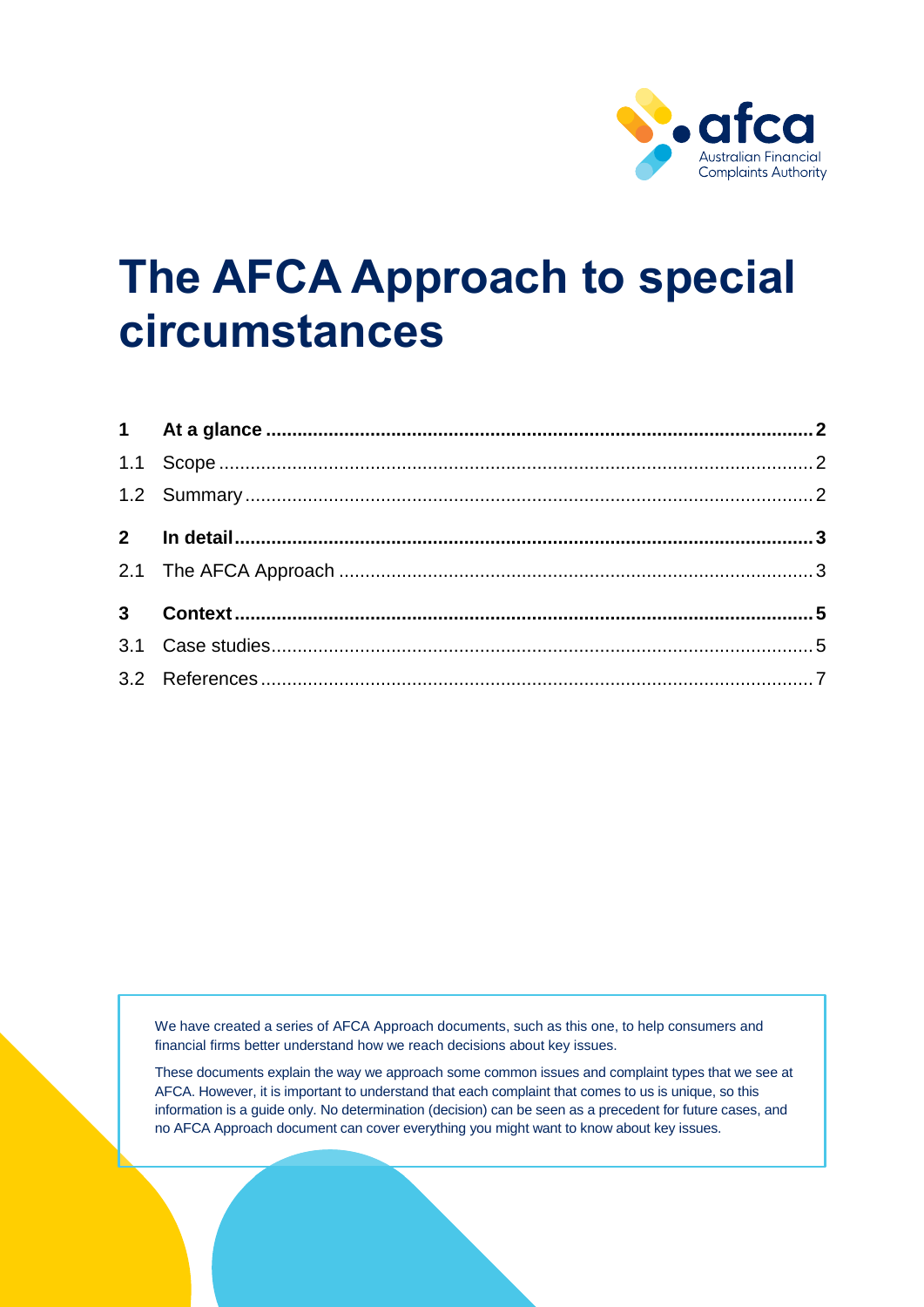# <span id="page-1-0"></span>1 At a glance

#### <span id="page-1-1"></span>**1.1 Scope**

Before we make a formal written decision (called a determination), we must make sure that the consumer and the financial firm have had the chance to look at any documents the other party has provided to us, if we plan to rely on those documents in the determination. We cannot reach a decision in a determination if we need to rely on documents that the other party hasn't had a chance to see. The only exception is if we decide that the document should not be exchanged with the other party because special circumstances apply.

The approach has been adopted from AFCA's predecessor scheme, the Financial Ombudsman Service.

#### <span id="page-1-2"></span>**1.2 Summary**

#### **Who should read this document?**

1. financial firms, consumers and consumer representatives who have a complaint at AFCA.

2. anyone who wants to understand how AFCA considers requests for special circumstances.

#### **Summary of the AFCA Approach**

We think it is fair to give consumers and financial firms the opportunity to see and respond to information that we plan to use in a decision. We believe that it is generally unfair for us to reach a decision against a consumer or financial firm if the decision is reached using information that hasn't been made available to them.

If information is provided to us and the consumer or financial firm asks us not to show it to the other party, then we cannot use the information to make a decision adverse to the party that hasn't had access to it. The only exception to this is if we consider that special circumstances apply.

- we may decide that special circumstances apply if, for example:
	- > the information may harm or embarrass someone if it is released
	- > the information may endanger a third party
	- > the information includes commercially sensitive information, or
	- > it is appropriate to delay the release of the information.

We consider that special circumstances exist in only a very small number of cases. If it is possible, we prefer to remove confidential or sensitive content from the information rather than completely withhold the document from the other party. This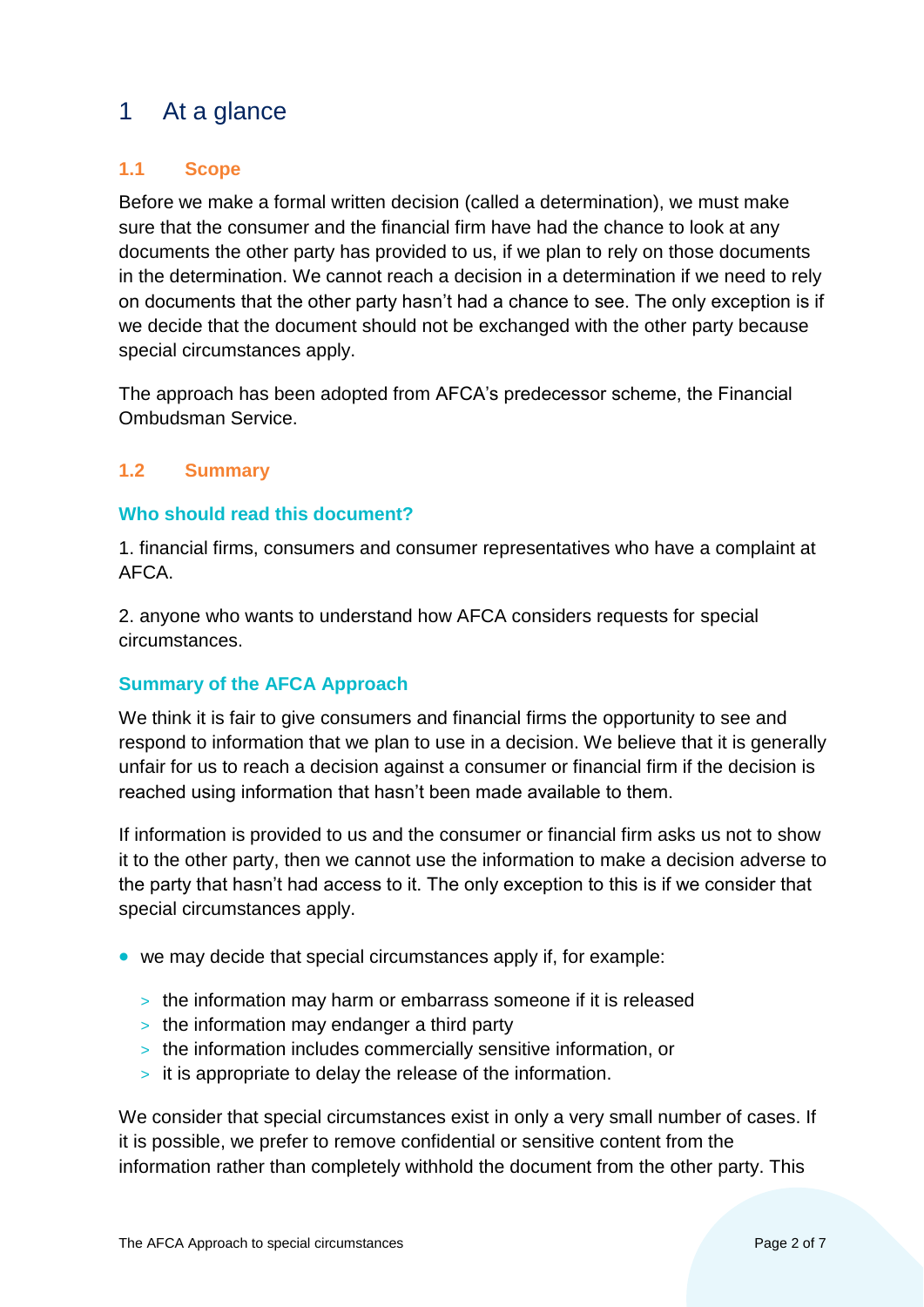gives the consumer or financial firm the opportunity to respond to the document, and makes our decision process fairer and more transparent.

If a consumer or financial firm does not want us to share information with the other party, but still wants us to use that information to help us make a decision adverse to the other party, they need to show us that special circumstances apply to the information.

The [Operational Guidelines](https://afca.org.au/og)<sup>1</sup> to our **Rules<sup>2</sup>** outline how we decide whether special circumstances apply, and explain how we can use information that hasn't been seen by all parties.

## <span id="page-2-0"></span>2 In detail

## <span id="page-2-1"></span>**2.1 The AFCA Approach**

#### **What to do if you think special circumstances apply**

Write to AFCA stating clearly that you believe special circumstances apply to certain documents. Attach the document(s) in question to your letter and clearly identify that you do not want those documents shared with the other party. This is particularly important in complaints where a large number of documents are submitted to AFCA, but only some are relevant to the application for special circumstances.

Provide reasons for your application. The AFCA [Operational Guidelines](https://afca.org.au/og) give some examples of when special circumstances may apply.

Suggest ways in which you might be able to provide the information in an alternative format so that the other party can see and respond to it. For example, you may be able to block out a witness's name and details, but still leave the majority of the information intact.

There may be other ways we can provide the information to the other party – for example, by providing an extract, deleting non-essential information, or asking the other party certain agreed questions.

#### **How we assess whether special circumstances apply**

Using our Rules and Operational Guidelines, we will assess whether special circumstances apply to any or all of the documents.

As part of this process, we will look at the options you have suggested for providing the information to the other party in a way that allows them to see and respond to it.

 $\overline{a}$ 

<sup>&</sup>lt;sup>1</sup> Operational Guidelines [\(http://afca.org.au/og\)](http://afca.org.au/og)

<sup>&</sup>lt;sup>2</sup> AFCA Rules [\(www.afca.org.au/rules\)](http://www.afca.org.au/rules)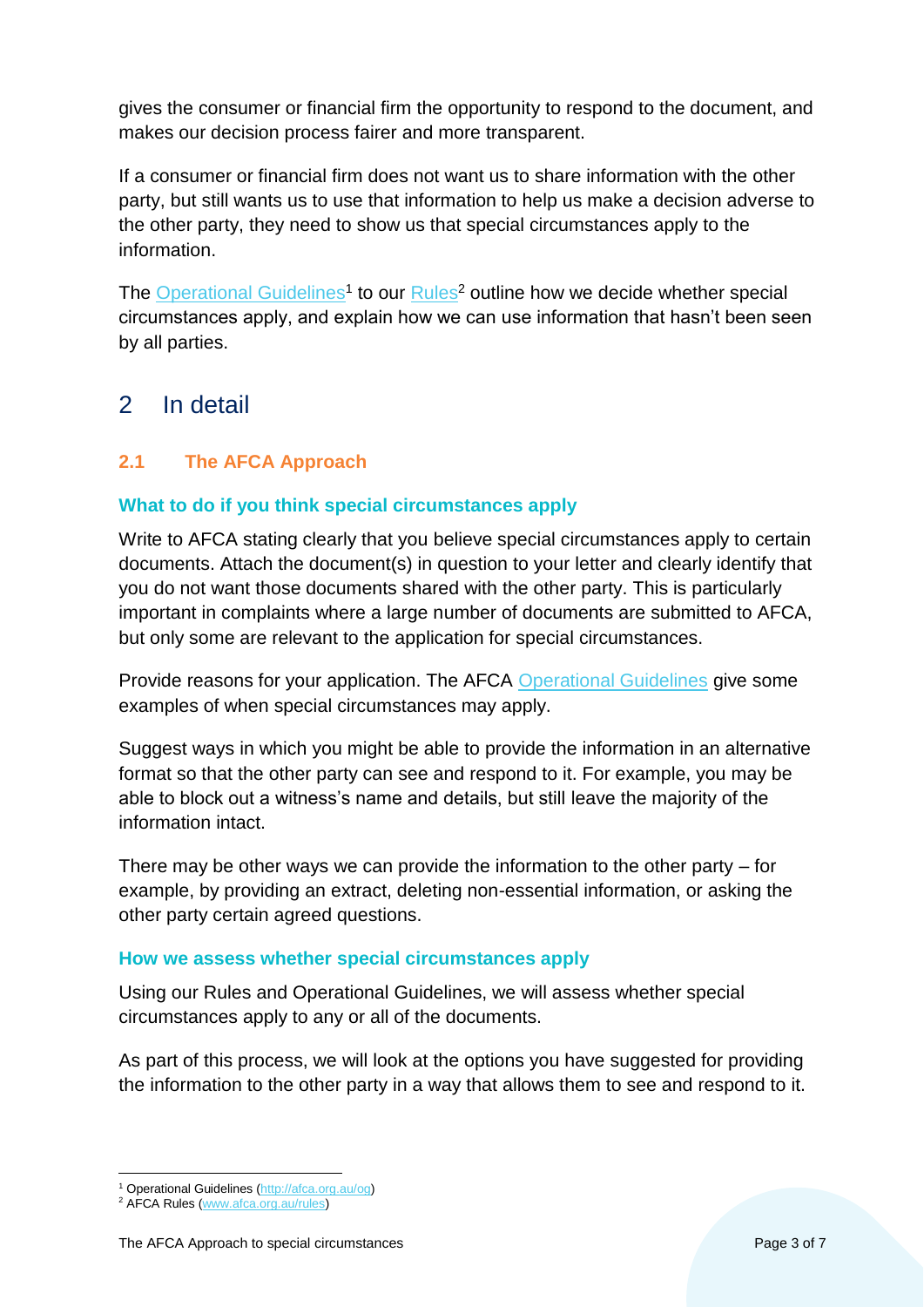If you cannot provide suggestions for alternative ways of sharing the information, then we will not be able to use the information to reach an outcome that is adverse to the other party unless we consider that special circumstances apply.

In a very limited number of instances, we may decide that special circumstances do apply to the information submitted.

For example, an insurance company alleged the consumer had not been truthful in relation to their claim and therefore it denied the claim. The insurance company provided information to us that the consumer, who had a history of violence, had made actual threats towards a witness the insurer was relying on. In these circumstances, we decided that special circumstances did apply to the document that named the witness, because the witness could still be identified from other information in the statement even if their name was deleted. We did not share the document with the consumer, but we took it into account when we dealt with the complaint – even though it led to an outcome that was adverse to the consumer.

#### **What about legal professional privilege?**

Legal professional privilege protects the confidentiality of communications between a lawyer and their client when seeking or giving legal advice.

Legal professional privilege is not the same as special circumstances, but we may agree that special circumstances apply to some legally privileged documents.

If a party wants us to take any sort of document into account without having shared it with the other party, we need to assess whether special circumstances apply. This includes legal professionally privileged documents.

If a consumer or financial firm wants us to have regard to particular legal principles, they need to set out those principles so that we can inform the other party. This can be done without providing the actual legal advice.

If you provide us with a document and claim legal professional privilege, you should ensure the claim is properly made.

This is because not all communication between a lawyer and their client is privileged information. For example, an insurance company may have instructed solicitors in order to gain assistance in assessing a high number of flood-related claims. While some of these claims may ultimately result in legal proceedings, the main reason for instructing the solicitors was to investigate rather than to seek legal advice. In these circumstances, we would not consider the related communications to be privileged, and we would expect the information to be shared with the consumer if the financial firm wanted us to take it into account when reaching a decision.

In some circumstances we may accept that legal professional privilege applies only to part of certain documents, and we will share the documents with the other party on that basis. By doing this, we can take the content of the shared documents into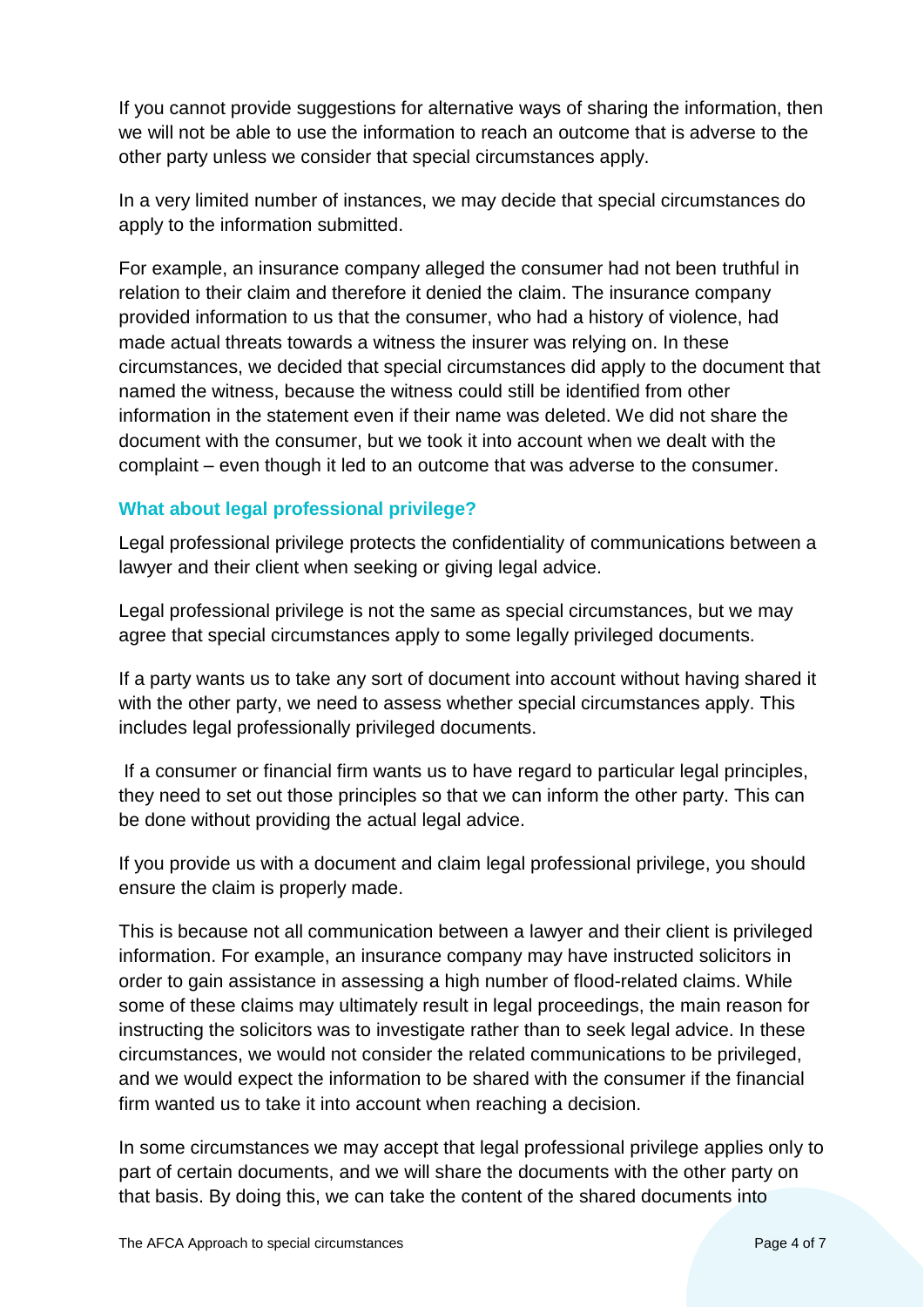account when making a decision on the complaint, and the consumer or financial firm can retain privilege over the other information referred to in the documents.

For example, a financial firm may have instructed solicitors to issue legal proceedings to recover a consumer's house because they had not made the required mortgage repayments. The consumer may complain about the solicitor's legal costs, which the lender passes on to the consumer's loan. AFCA would need to consider the solicitor's invoices to work out whether the services the solicitor provided were reasonable and were charged in accordance with the legal services agreement between the solicitor and the lender. The description of services in the solicitor's invoices may include legal advice, but this would not prejudice the lender's ability to claim privilege over the advice.

# <span id="page-4-0"></span>3 Context

The case studies below are based on determinations by one of AFCA's predecessor schemes, the Financial Ombudsman Service, in which awards were made for nonfinancial loss. While previous determinations (by AFCA or by its predecessor schemes) are not binding precedents, where relevant they will inform AFCA's approach to an issue.

## <span id="page-4-1"></span>**3.1 Case studies**

#### **Case study 1**

Rob's financial firm denied his motor vehicle claim because it did not believe Rob had been truthful about the circumstances surrounding the loss of his vehicle. Rob lodged a complaint with FOS.

When it investigated the claim, the financial firm interviewed Malcolm, whose comments indicated that Rob may have had a hand in his vehicle's disappearance. The financial firm did not want to share the transcript of Malcolm's interview with Rob because it believed that Rob may attempt to intimidate Malcolm into changing his version of events. The financial firm asked FOS to agree that special circumstances applied to the document.

We said that we would not compel the financial firm to share this information with Rob. However, we decided that special circumstances would not apply to the document because:

The financial firm could not show that there may have been repercussions for Malcolm if his version of events was released to Rob. For example, there had been no threats made against Malcolm or his family.

The financial firm did not suggest any alternative way that it could present the information so that Rob could see and respond to it.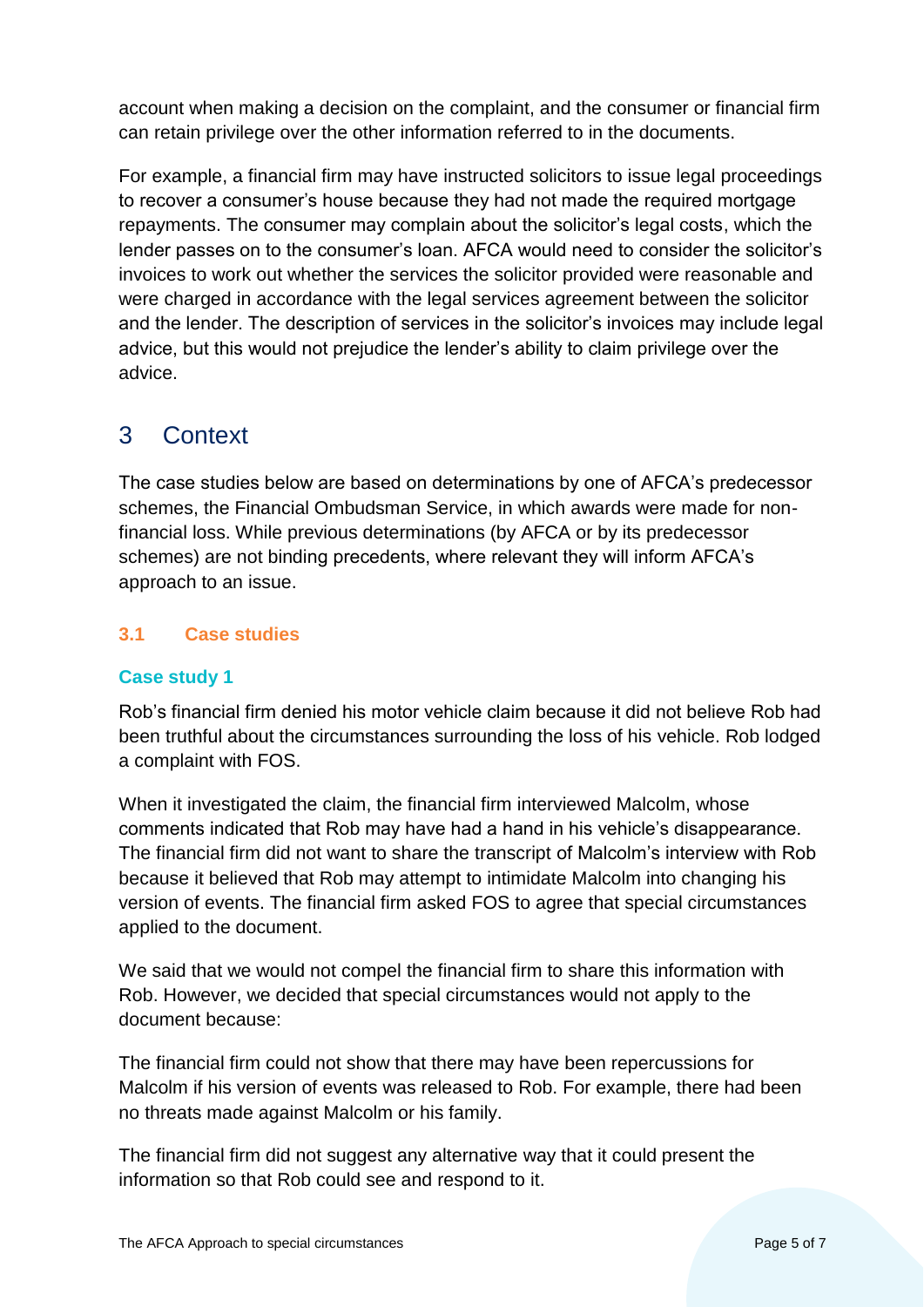The information was very important to the issues in complaint, and if Rob could not respond to the comments then his side of the story would have been prejudiced.

In these circumstances, we decided that allowing special circumstances would be contrary to procedural fairness and our commitment to dealing with complaints fairly and transparently. We let the financial firm know that if it wanted to rely on the information contained in the transcript of Malcolm's interview, it would need to share the document with Rob.

#### **Case study 2**

Judith owns a small business which suffered a loss when a fire severely damaged the business premises. She made an insurance claim for stock loss, shop refit and business interruption. The financial firm had suspicions about how the fire started and denied the claim.

Judith lodged a complaint with FOS. Although we could not consider her business interruption claim, Judith asked us to consider the other two claims and she provided us with a comprehensive report in order to establish her entitlement to payment under her policy.

Judith said there was an extract in that report that contained commercially sensitive information. She wanted FOS to consider the report because it assisted her case, but asked that it not be shared with the financial firm.

We considered that Judith had provided a satisfactory explanation as to why she did not want to share that piece of information with the financial firm, and we agreed with her proposal for an alternative way to provide the information. This involved blocking out enough information to prevent the disclosure of the commercially sensitive information, while at the same time providing sufficient information to the financial firm to allow them the opportunity to respond to it.

In these circumstances we accepted that special circumstances applied, due to the commercially sensitive information and because Judith had suggested a suitable way for the financial firm to be able to respond to the general content of the report.

### **Case study 3**

Sarah lodged a complaint with FOS about her financial firm's decision to lend to her \$400,000 to help her purchase a home. The financial firm provided us with its lending policy applicable to the assessment of Sarah's loan application, but did not want this information shared with Sarah. The financial firm said that the lending policy was commercially sensitive.

We considered that relevant parts of the policy were important to the complaint, and that Sarah needed to have the opportunity to respond to them. The financial firm did not suggest any alternative way for the information to be shared with Sarah so we told it that we could not take the lending policy into account when making a decision